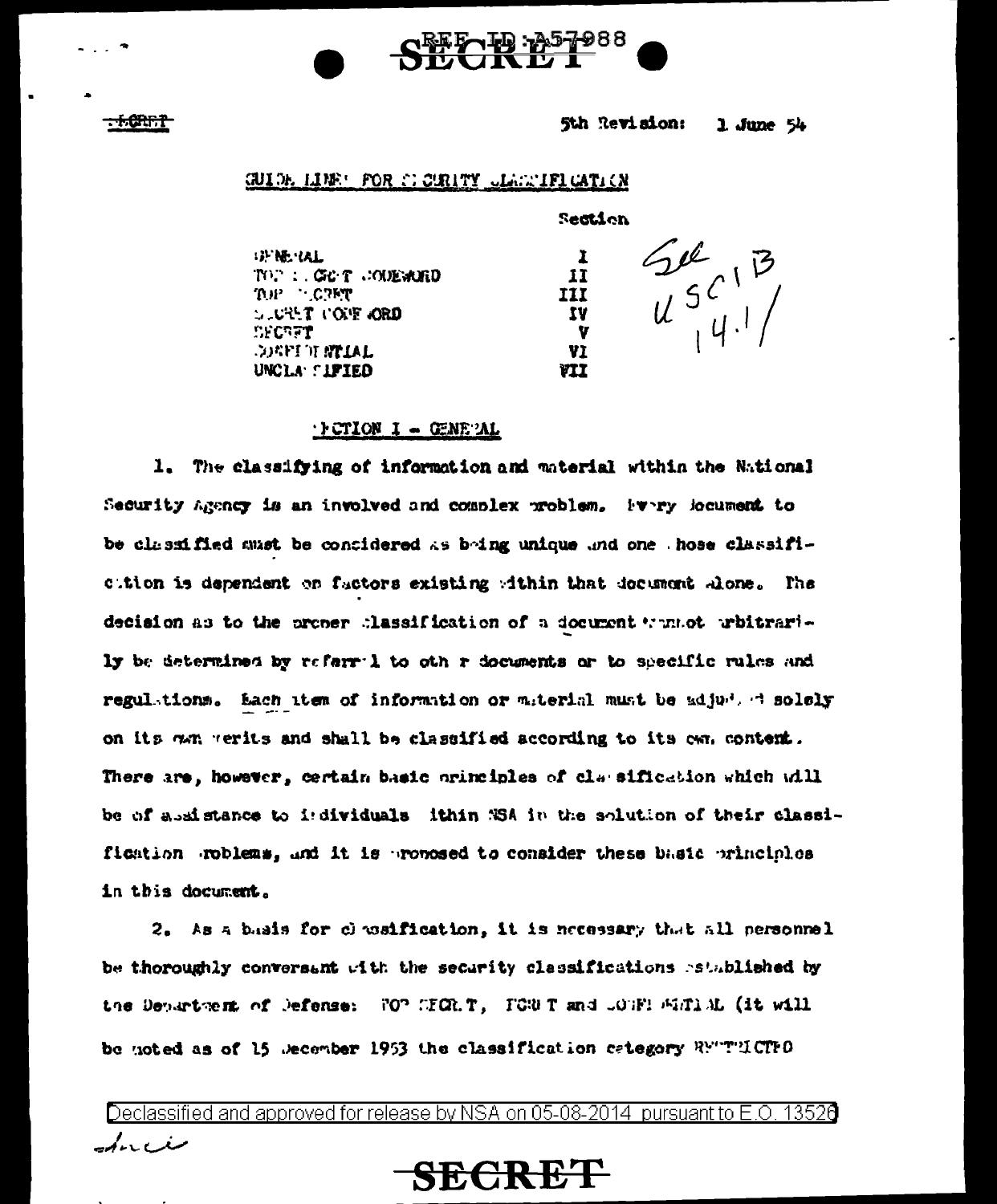

 $-60.7$ 

**Sth Revisions**  $5$  Juin  $5^{\circ}$ 

Was abolished by Executive Order No. 10501). By definition these security classifications can be stated as follows:

a. The Socrat: kxcent has may be expressly provided by statute. the use of the classification Top secret shall be authorized, by appropriate uthority, only for defense miformation or aderial which reculres the highest degree of protection. The Top Secret classification shall be an illed only to that information or material the defense aspect of which is paramount, and the unauthorized disclosure of which could result in excent monally grave damage to the Nation such at leading to a definite bresk in diplomatic relations a fecting the defense of the 'inited ftates, an armed attack against the United States or its allies, a war, or the

compromise of military or defense plans, or intelligence operations, or scientific or technological develoments vital to the nitional defense.

b. Secret: Wixcept as may be expressly provided by statute, the use of the classificat on Secret shall be authorized, by appropriate suthority, only for lefense information or material the unauthorized disclosure of which could result in serious damage to the Nation, such as by jeopardizing the international relations of the United States, endangering the effectiveness of a program or policy of vital importance to the national defense, or compromising important military or defense plans, scientific or technological developments important to national defense, or information revealing innortant intelligence operations.

c. Confidential: Except as may be expressly provided by statute, the u e of the classification Confidential shall be authorized,

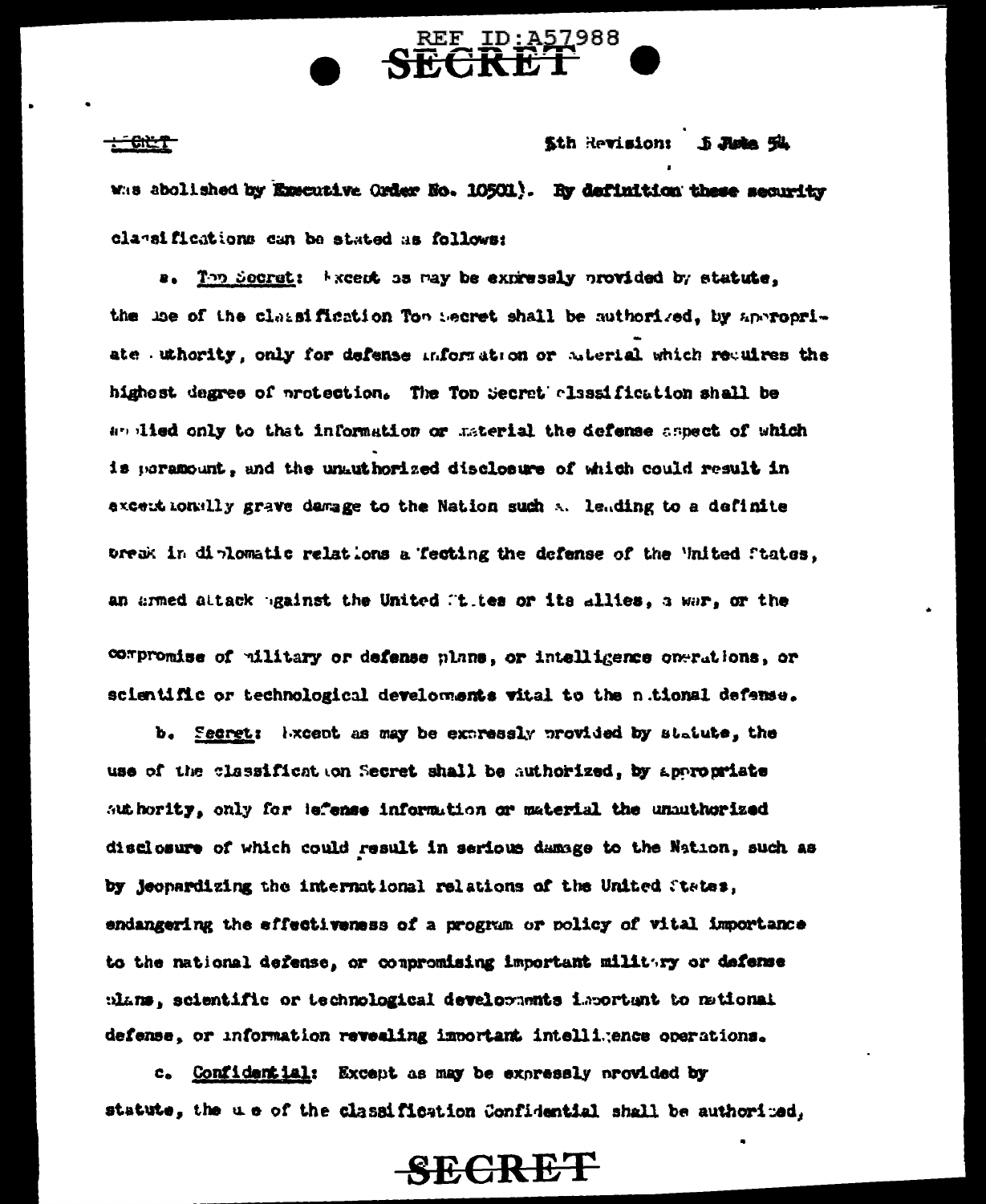

#### **CHORE**

Sth Revision in June 1

by appropriate suthority, only for defense information or material the unsuthorized disclosure of which could be prejudicial to the defense interents of the nation.

3. Within the National Security Agency we must provide even more safaguards to our activities than are provided for under the standard security classifications. Before any official agency information is to be disseminated it must be determined that the recipient has a newl-to-keny. The mission of dertment All information of an unclassified category, pertuining to NSA netivity. I senemetry, should not be discussed with anyons except for which bulkes purposes.

4. Beyond the basic classifications established by the Department of Defense, we recognize that within the National Security Agency, there Considerations recognized recognized considerations special considerations their inherently sensitive mature. These are the eleccifications portaining to specific categories of communications intelligence information and within are identified by the assignment of a distinctive code word.

 $\rightarrow$  ifful COMINT

5. The classification of COMINT involves two distinct considerations: the security of the information contained within an individual decument and *sensitivit*y the security of the source from which this information well 'where'. Wither or both considerations may affect the classification, dependent up: whether the information or the source is the more sensitive. Initially, waterial COMING comes to this Agency as ruw traffic which has been intercepted by field station activities throughout the world. This traffic is classified COMPILENTIAL until such time as any analytical processing is began.

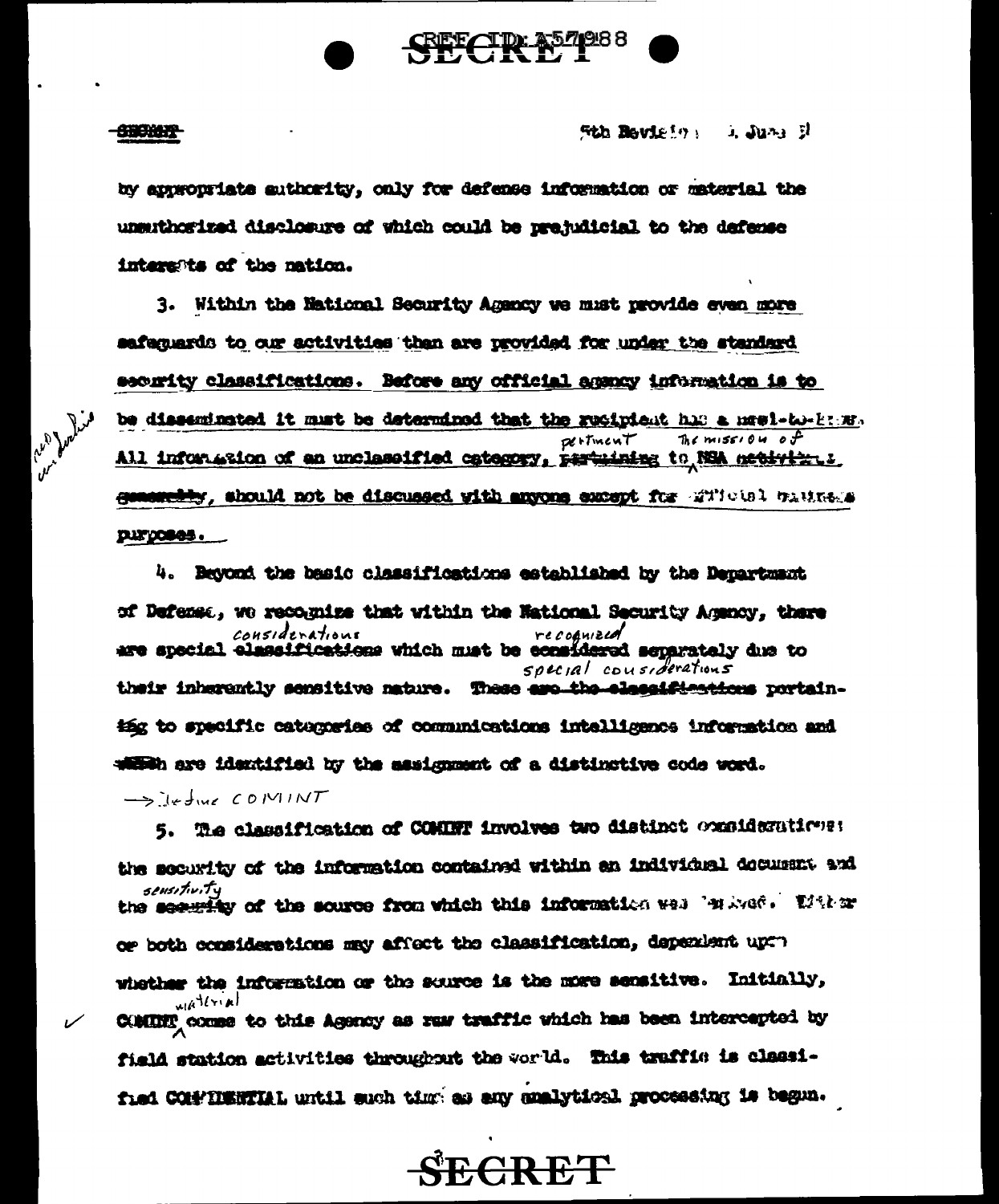

 $1$  June  $n$ Sth Revision:

endlytic from the processing of this raw traffic, we derive three types of information:

<u> Jirt</u>

u. Gryptimurilinemos which result from the end with iand solution of the ry teme which were utilized by the origin tors to spiect the traffic during its transmission.

. b. fraitic intellimate which results "roll the called all mislysis of the axternal chiracteristics of the enciphered or encoded of accordance with UKUSA  $\sim$ 

information thit is derived from analysis of plaintext traffic.

 $b_{i}$  and must a derived from these three processes (crypt analysis  $\cdot$  $\mathbf{A}$ ua  $\mathbf{A}$ thille and the and dintest unlysis) is divided into three security  $1.24$  and  $8\%$ 

-. Gitegory III (FIT is of the highest classific sion ind must sensitive category and is assified to that a trual hose source wet be ermoented it in costs. In general, this dimited the inform Analysis derived from aryot <del>intelligence</del> lescept for cortain specifically exempt of **my ptanelysis** er aualysis<br>ا<del>صلحا لیومود</del> :ht tr.ffic <del>intellingu</del>e of  $C:$  League:  $\bullet$ #  $\}$ s specified by existing nuthorities. certain nigh level systems shich two hoon prodoterained by existing directives to mali with in this criegary. It is this material in Ca egory I.  $x$  -thich is considered to be Tike Mint Codeword. (See Section II)

b. Category II OuthT is less sensitive than the preceding w that protect we of its source is not always the overnows consideration.

risk be dissemingted without over-rining concern for the security of ( with a less rigid standard of security

<del>ŠECR ET</del>

 $EO 3.3(h)(2)$ (b)(3)-50 USC 3507

 $2.1$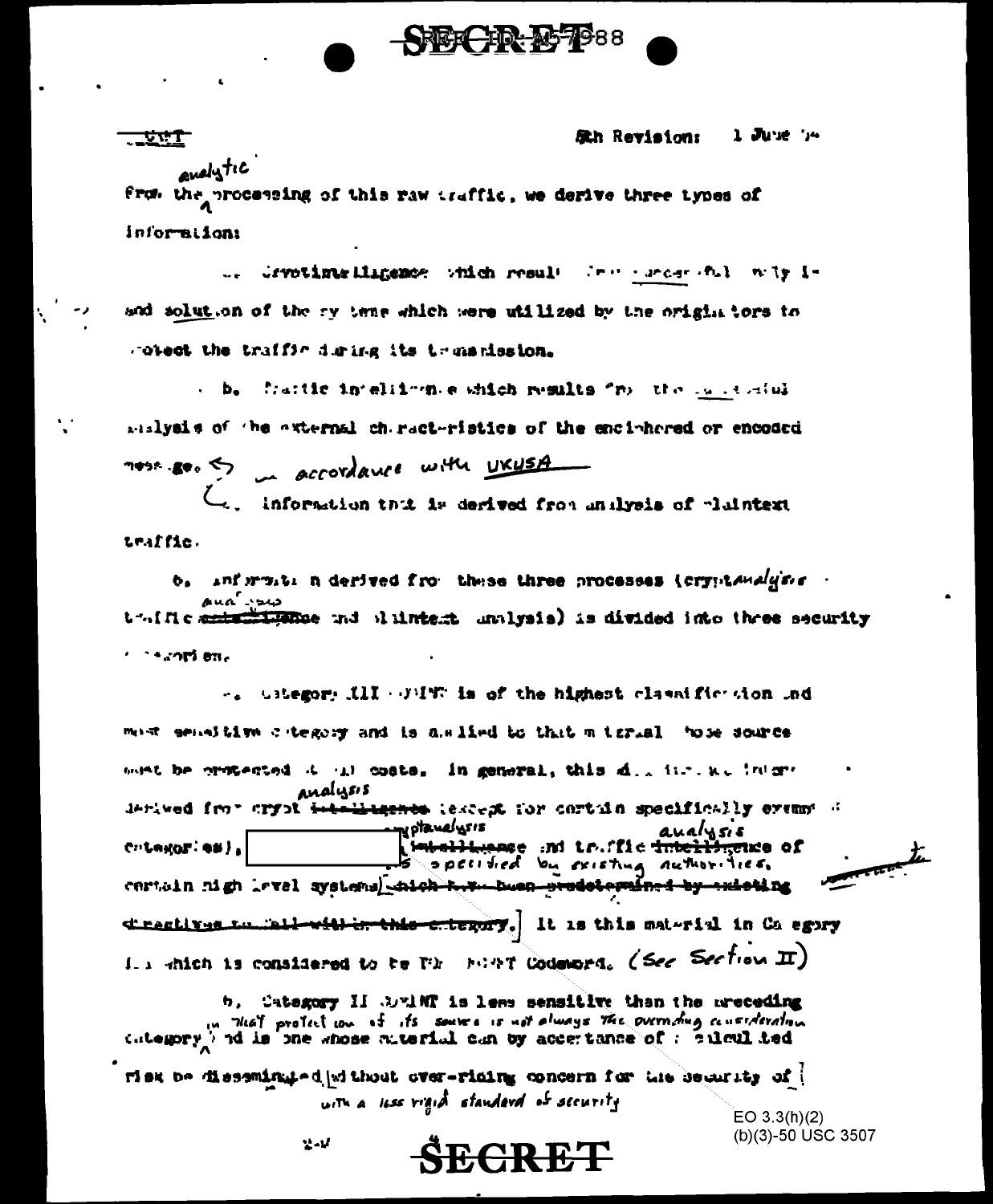

#### $1$  June  $\overline{M}$ 5th Revisions

the seures. This category will include traffic intelligence which has the bosh necifically diced into other sutegories and crypt intelligence resulting from the solution of certain low lavel codes and other security it is this material in Category II which is contidered to be r yn te as L FOUT columned. (See Section II)

1.J.Y.T

c. Category I WMINT is subject to the lesst restriction of the lations of the three categories and will include cert in types of 107 havel us specified by existing authorities .0%IMT . had this be predetermined by cristing it restines . Material in this citegory will be classified CONFIDANTIAL without the use of any codeword. "xtreme c re must always be utilized in placing COMINT in this category. (See paragraph 7, Section VI - O. WEIDENTIAL.)

7. In addition to these categories, there are certain other basic statements that are acceptable as guide lines in determining classifications.

a. COMENT will normally be considered as allowed attain (at my ry ill excant for such specific systems as have been mutually agreed than in other categories. the and the U.S. to be dewn-graded to Category II. Thir list is an  $-1$ in 790D (NSA-0621).

b. Standing operting procedures, personnel reports, organizational charts and instructions ranuals geverning respective COMBIT organizations will be classified according to the information contained therein; those indic. ting operational capacity or success will be classified at least SECRFT.

The problem of classifying organisational charts  $\sigma$ . because of variable aspects involved is considered to be suf-**Pas Pity Classification** ficiently sensitive to merit XVIV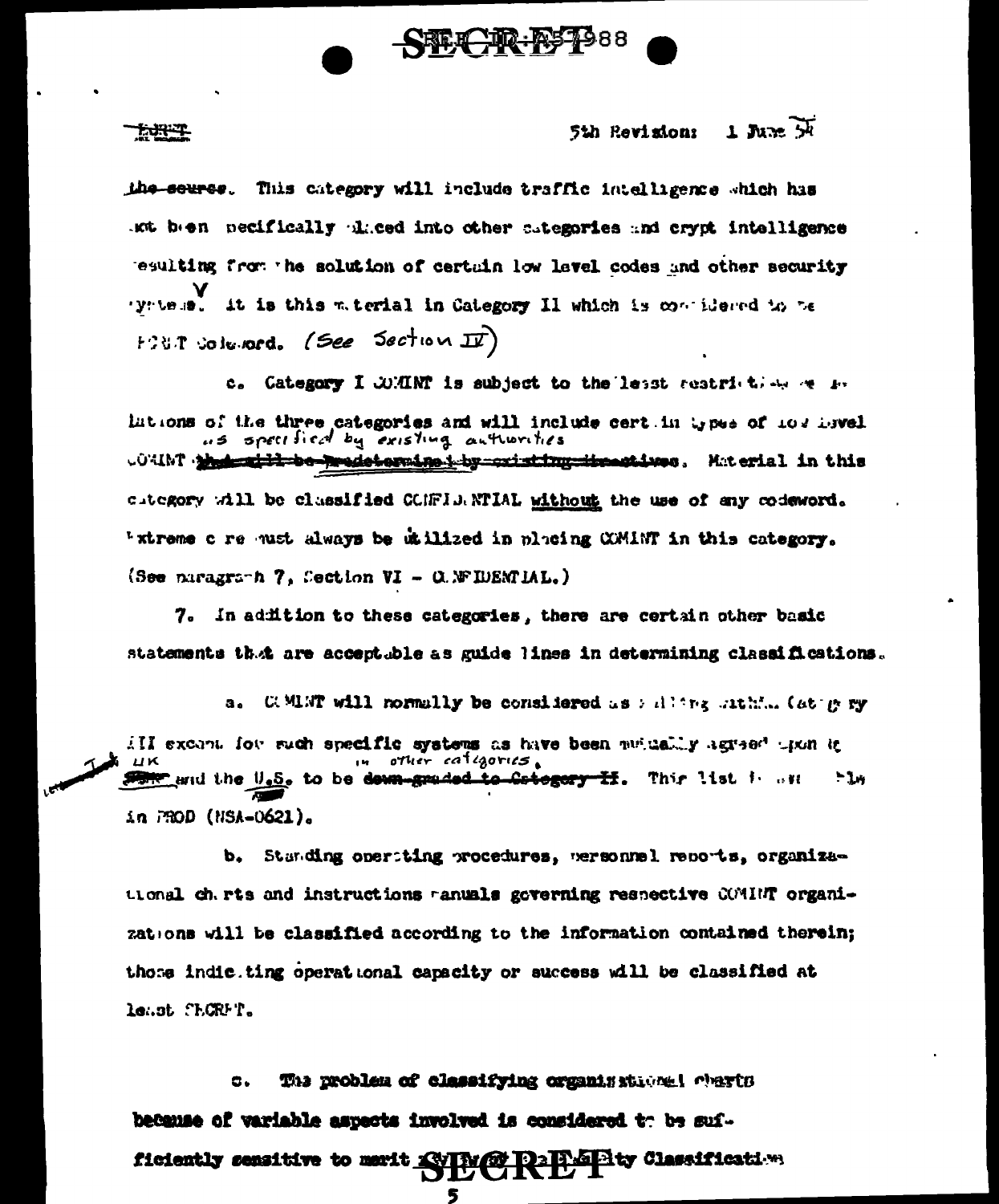

#### Sth Revision: 1 June 54

Panel. Charts thich tre proposed for publication will be sent to the AG for reference to this Panel as required.

d. In reference to type crypto systems, the terms "low grade", "medium grade" and "high grade" are often used. Definition of these categories are as follows:

- (1) low-grade, adj. Pertaining to a cryptosystem which offers only slight resistance to cryptanalysis; for example: (1) Playfair ciphers, (2) Single transnosition, (3) Unenciphered one-part codes.
- $(2)$  medium grade, adj. Pertaining to a cryptosystem which offers considerable resistance to cryptanalysis: for example: (1) Tirip Miphers, (2) Polyphase transposition, (3) Unenciphered two-part codes.
- (3) high-grade, adj. Pertaining to a cryptosystem which offers a maximum of resistance to cryptanalysis; for example: (1) Complex cipher machines, (2) one-time systems, (3) Unknown two-part codes enciphered with an additive book. The

As a means of further assistance to prrsonnel within NSA the 8. following classification guide lines have been established. Remember, however, they are only general in nature and cannot be applied to specifically each classification problem. Utilization of these guide lines can only be done through analogy, comparison and evaluation. In any event the classification of a given item of information. such as training publications, will be SCLELY ON ITS OWN MERITS.

SECRET

- Karr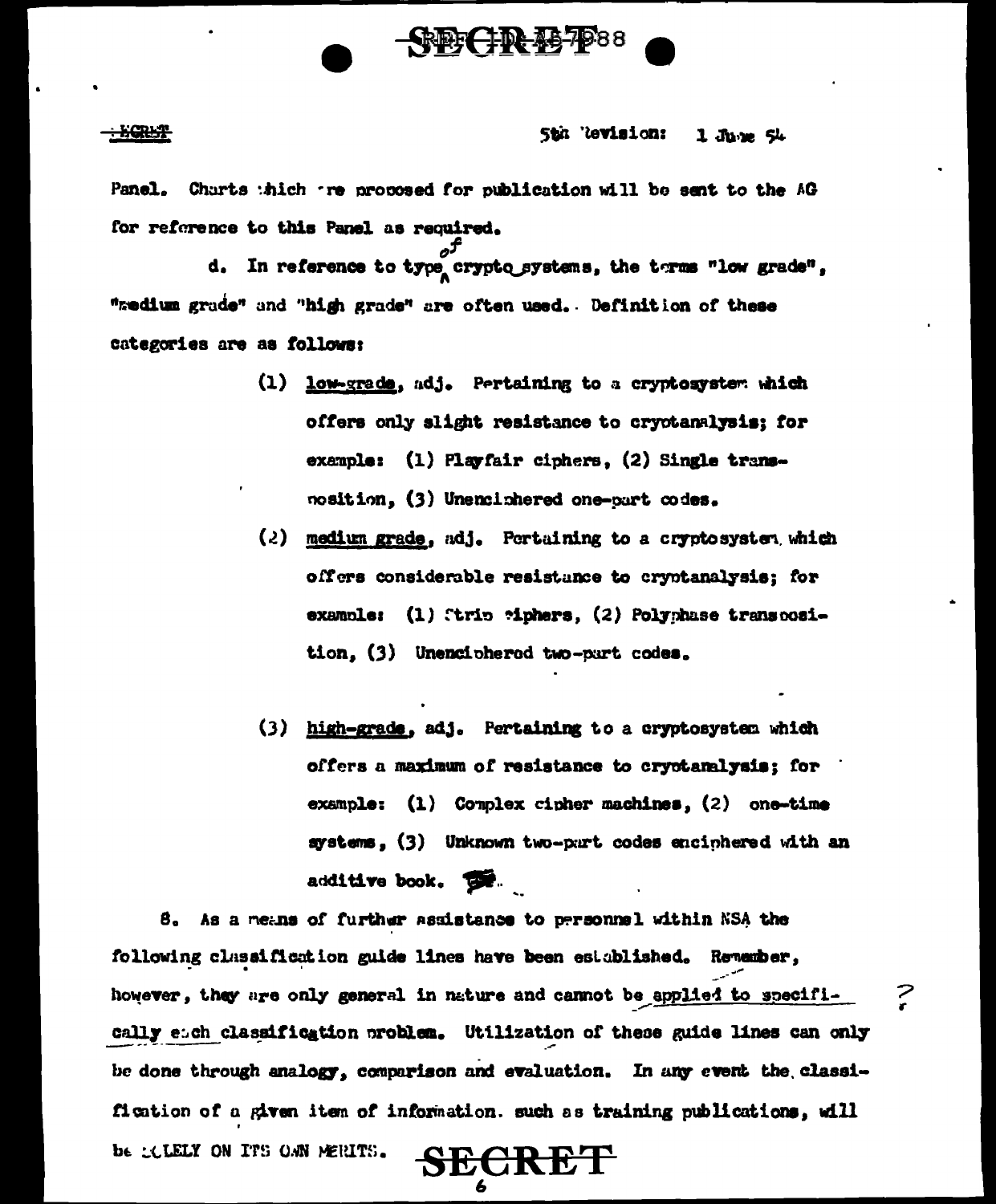

EO 3.3(h)(2) PL 86-36/50 USC 3605

5th Revision: . June 54

### TOP SECRET COMMOND

Indet P The fail tyle to the class 2. Traffic Intelligence involving call-signs or massage headings encrypted in codes or ciphers of high security grading. Exceptions would be listed separately.

which can be identified as resulting

 $3.4$ . Intelligence destvoi, from the study of plaintext which is passed

paragraph 3, Section III - TOP SECRET, paragraph 12, Section VI - CONFIDENTIAL, and paragraph 12, Section VII - UNCLASSIFIED.

### SECTION III - TOP SECRET

 $\frac{1}{4}$ 9018

1. The detailed mission of a COMENT agency or a major component thereof.

2. The existence of peacetime collaboration in COMINT matters between Ilanadian, Hus U.S. agencies and other foreign governments, except for U.E. collaboration which is SECRET.

3. Intelligence derived from the cryptanalysis of high-Grade foreign cryptomystems during World War II, provided the reference cannot land to inferences as to the specific aystems involved. (See coneptions, paragraph 5, Saction II - TOP SECRET COMENOED, and paragraph 12, Saction VII - UNCLASSIFIED.)

 $\mathbf 7$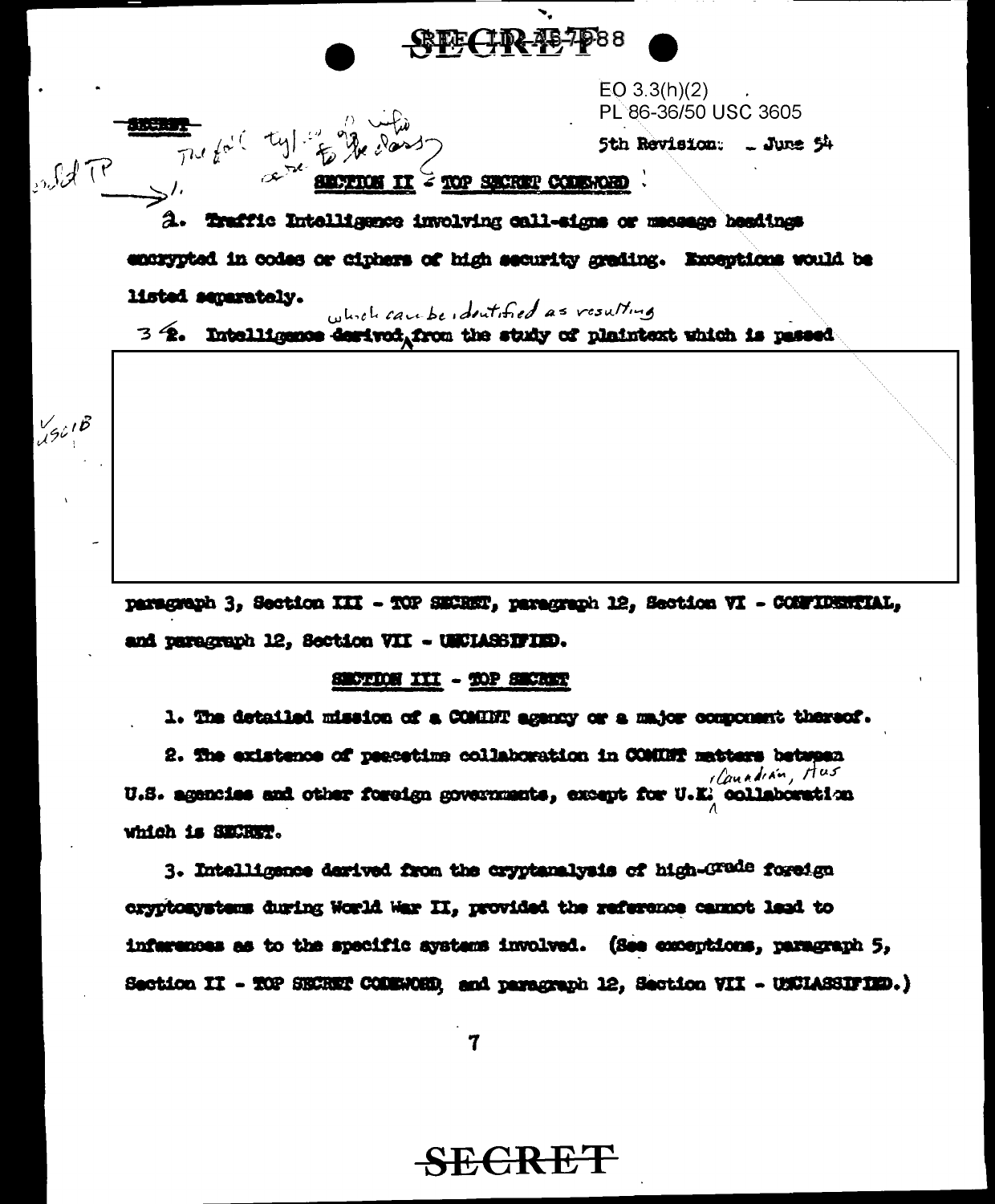|                    | REF AD A57288<br><u>DDAILD I</u> |  |
|--------------------|----------------------------------|--|
| <del>" LORAL</del> | 5th Revision: 1 June 54          |  |

|    | 4. Codewords applicable to Category III COMING( $carrint 90bsole te$ )                                                                                    |
|----|-----------------------------------------------------------------------------------------------------------------------------------------------------------|
| ğ۵ | Disclosures of both the identity and details of the cryptanalysis                                                                                         |
|    | of low-grade enemy militury cryptosystems during and methor forld har II.                                                                                 |
|    | -6. Mat-ritel Anvolving sengitive collection procedures or the revelation<br>of success against unusual or sensitive transmission procedures and devices. |
|    | <b>SECTION IV - SECTET CODESCRD</b>                                                                                                                       |
|    | 1. Traffic Intelligence derived from the malysis of foreign communi-                                                                                      |
|    | cations after 2 September 1945.                                                                                                                           |
| 2. | Texta information.<br>which can be identified as resulting                                                                                                |
| з. | Intelligence derived from study of                                                                                                                        |
|    | except as noted in                                                                                                                                        |
|    | peragraph 4, Section  TOP SECRET CODESORD, and peragraph 6, Section III -                                                                                 |
|    | TOP SEGRET.<br>U. MOR 1 RFP<br>S. Brevity Codes<br>EO $3.3(h)(2)$<br><b>SECTION V - SECRET</b><br>PL 86-36/50 USC 3605                                    |
|    | 1. Intercept assignments.                                                                                                                                 |

 $\rho$ 

 $\eta_1$ 2

Intercept and D/F plans and over-all operational effectiveness of  $2\bullet$ intercept and D/F organization as a whole.

3. General reference to the fact of cryptanalytic success against lowgrade enemy military cryptosystems during 'orld war II and the Korean conflict, without any detailed description of the cryptanalytic methods used.

4. Details of traffic analysis as applied to enemy communications during World War II.

COMANT COMANT COMANT COMANT COMANT COMANT COMANT COMANT COMME DECOLLERY CONTROL STATIONS.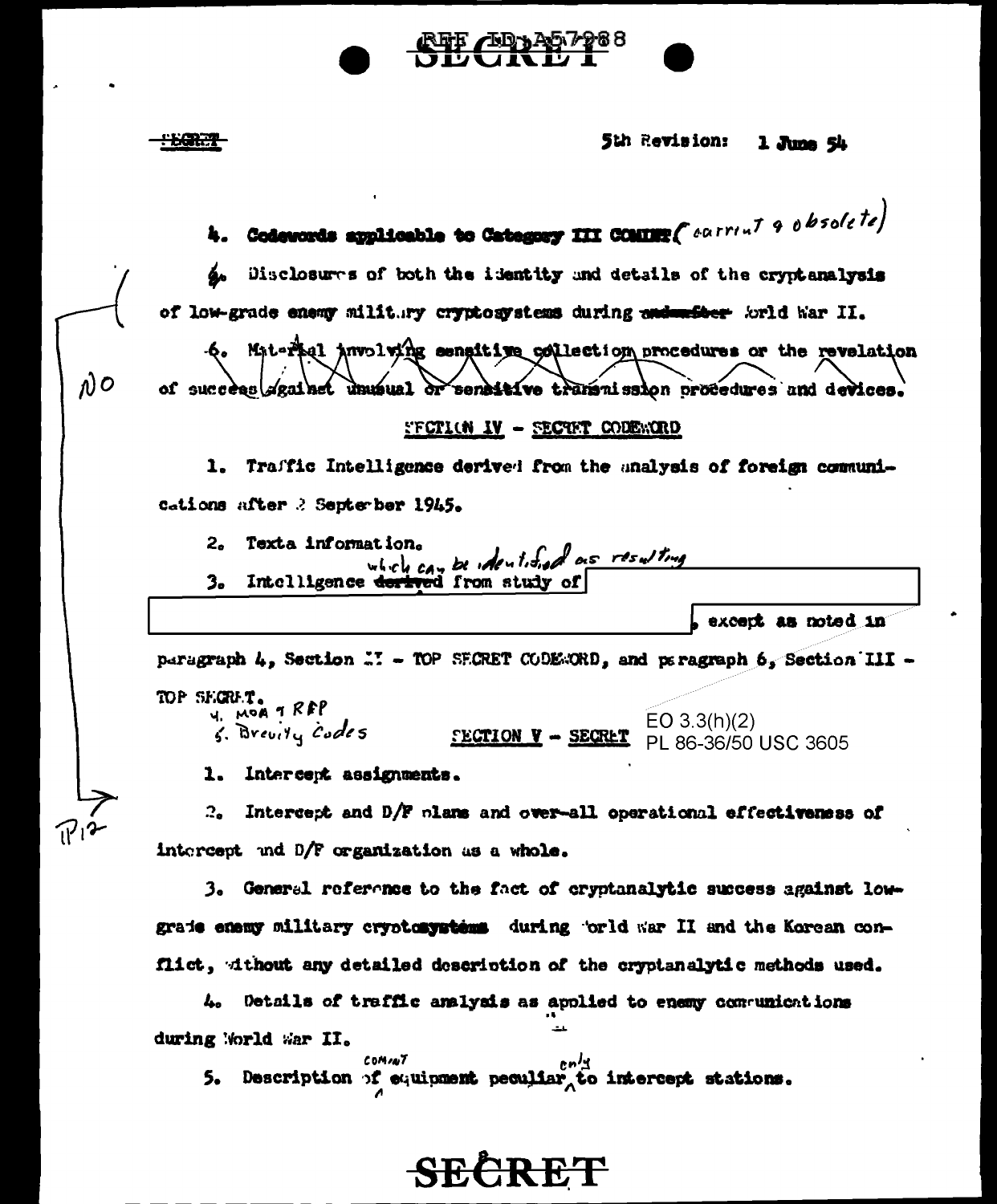

<del>: FORE?</del>

#### 5th Revision:  $1$  June  $54$

 $convM$ Detailed listing and location of US fervice operated intercept Can 8 aus stations.

7. Existence of peacetime collaboration between the US and UK (GOM) in the COMINT field.

8/ All personnel reports for the entire Agency, civilish or military, which indicate authorized of actual strength by organizational elementy anort title or symbol, or by function.

9. Codeword applicable to Traffic Intelligence.

10. Information relating to an entire system of cryptologic  $(R/D)$ equipment.

11. Cryptanalytic short titles.

## SECTION VI - CONFIDENTIAL

1. Association of operational COMINT functions with specific ativities and organizations by name (except as provided under paragraph 1, Section VII -UNCLASSIFIE.D).

2. Individual intercept and D/F station products and statements of operational effectiveness.

3. Intercepted raw traffic that shows no evidence of "processing" for .(MINT purposes. Processing does not include case notations, frequencies, or call signs.

 $4.$  Intelligence relating to  $5/F$  mission assignments, bearing reports and fix reports (i.e., target frequencies, call-signs, "piped signals," other signal information, bearings and fixes.), provided that no complex changing callsign systems are included.

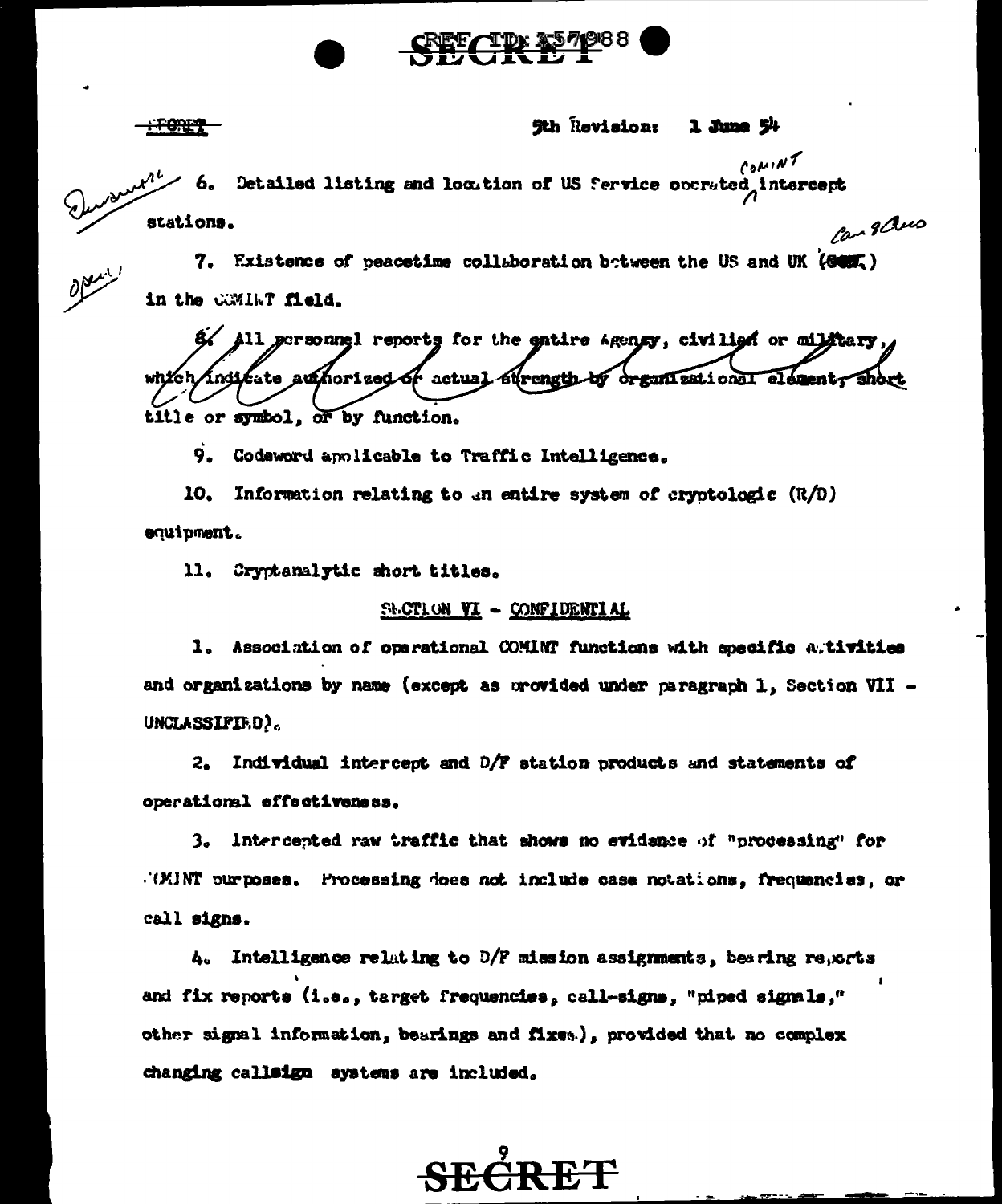

#### <u>SEGRET</u>

## 5th Revision: 1 June 54

5. The terms "United States Communication Intelligence Board' and "U.S. Communication Security Board" (abbreviations "USCIB" and "USCEB" are unclassified).

6. Plaintext tactical or operational traffic provided that no interpretations of complex changing callaign systems, enciphered map references, or results or a wanted traffic analysis are included. This material shall include local procedural and local grid and zone systems used for artillery direction, tactical control and movement of front line units, early warning and exercise of tactical combut control of aircraft.

7. Intelligence lerived from analysis of radar tracking reports and visual observation reports as found in tactical or oper tional traffic, provided that enciphered aircraft type designations or interpretations of complex changing call#ign systems are not included. Inclusion of local grid or zone references, local procedural codes used for brevity and plain text interspersed with cover words is permissible.

8. OMINT concerning weather derived from the sources described in paragraphs 6 and 7, above.

9. Special Intelligence from Naval tactical maneuvering codes and brevity codes.

10. Special cryptologic features of and magnitude of effort with computers.

11. Detailed references to, and description of, cryptanalytic success against specific military cryptosystems used by foreign powers between 11 November 1918 and 1 September 1939, and wat used since.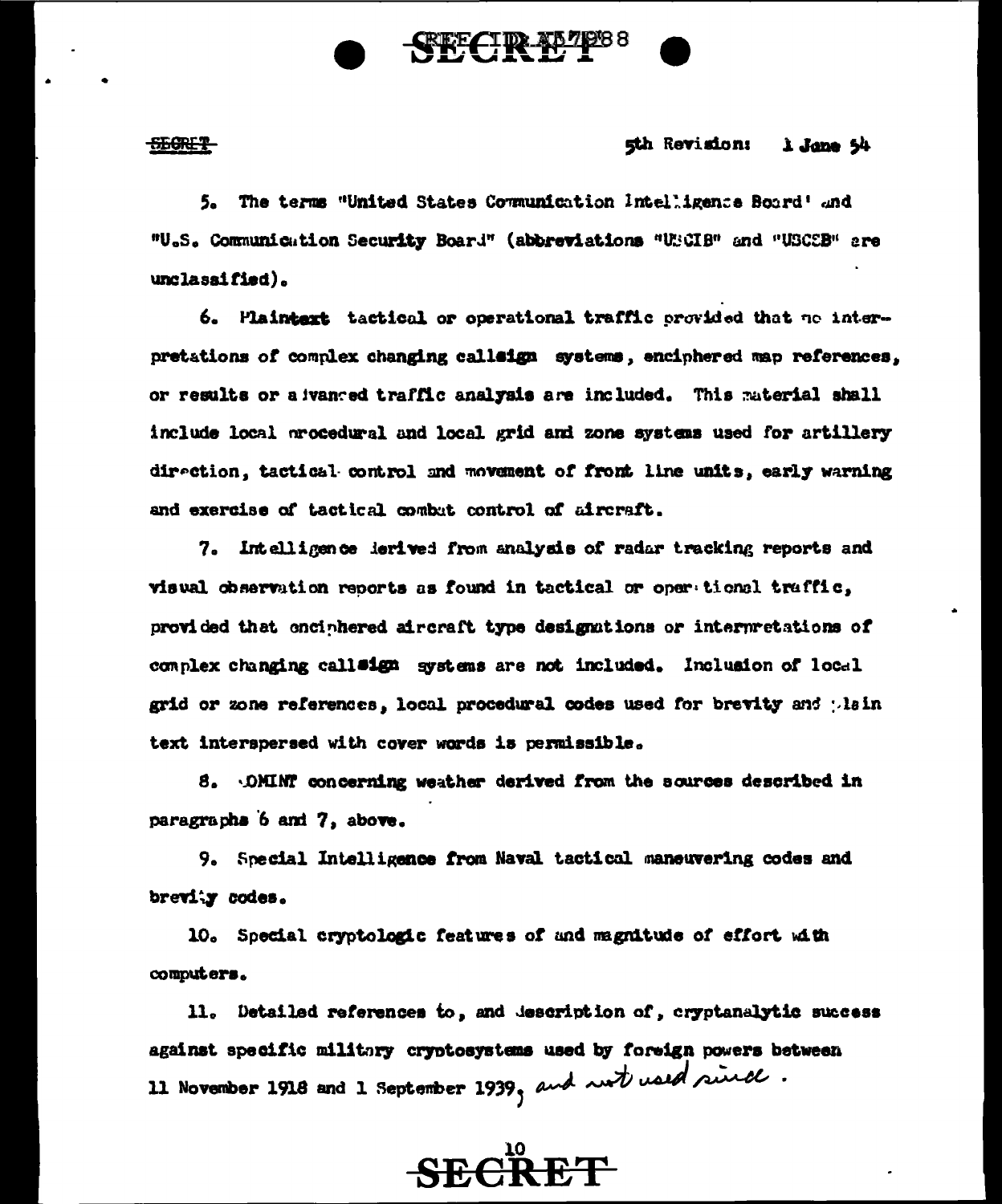| $E = 3.3(h)(2)$      |  |
|----------------------|--|
| PL 86-36/50 USC 3605 |  |
|                      |  |

<del>SHORI T</del>

#### 5th Revision: 1 June 54

|  | 12. Intelligence derived from the cryptanalysis of the |  |  |                                          |  |  |
|--|--------------------------------------------------------|--|--|------------------------------------------|--|--|
|  |                                                        |  |  | between 1. November 1918 and 1 September |  |  |
|  |                                                        |  |  |                                          |  |  |

1.39.

The extent of collaboration in CAN/UM. US CONSEC matters.  $13.$ 

14. The extent of arounction of cryptomaterial

 $15.$ The fact that NSA is assigned

16. Diagrams and descriptions of COMINT and COMSEC communication networks or related communication plans iscluding cyrptographic arrangements except where higher classification is justified by the listing of sensitive intercept stations.

17. Constituted listings and records of c yptomtorials and cryptoh-idings by short title.

18. The broad outlines of Operations: Traffic Analysis processes.

## SHOTHIN VII - UNCLESSIFIED

1. Association of NSA 4th cryptology; non-specific or hypothetical references to Communication Intelligence or Communication Security without any as contation of that furtion with specific activities and organizations other than the National Separity Agency as a whole and Service cryptologic agencies as a whole; and issociation of NSA with the tatter Severe exypthogic agencies

2. Identification w.th NSA of NM authors of technical papers on matters already in the public domin.

3. The terms NSA Field Activity "ar East (USAFE), NSA Field Activity Europe (NSAEUR), NSAAL, HSAUK, NCA-FWPU 'LANT), and NSA-FWPU (PAC).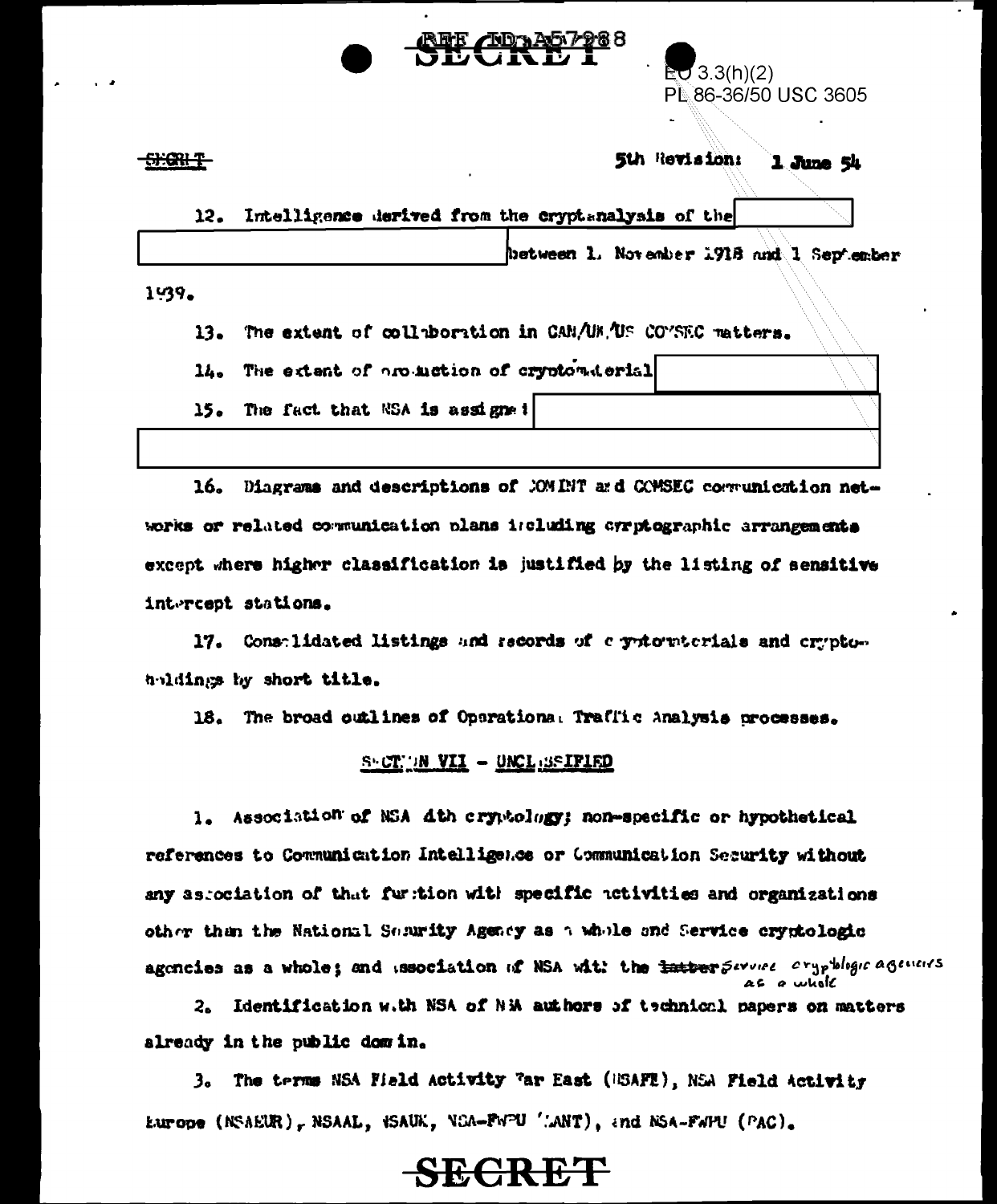# <u>an 13 m</u>

#### <del>SI GRHP</del>

#### 5th Revision:  $1$  June  $54$

A. Civil Service Job Titles and NSA "Glassification Standards Manual".

5. NSA's possession of or interest in computers or rapid analytical machinery, except as noted in Paragraph 10 under Section VI - CONFIDERTIAL.

6. Specific components of equipment under research, if use of component is not revealed.

7. Report of inspection trip to uncleared company that is a prospective contractor, if no mention is wade of notual applications of components.

8. Short titles, cover names, and code words. (See the following exceptions: Paragraph  $4$ , Section II - TO" (P.CR'T COPE ORD; paragraph  $4$ , Section III - TOP SECRFT; paragraph 9, Section  $V - T^cCR+T$ ; paragraph  $H_2$ , Section  $V - TCR$  T, and paragraph 17, Section  $VI - CCMT14L$ .)

9. Communications giving a person's security clearance and type of infoctrination.

10. Projects number and titles used in justification for purchase of materials when no technical usage is specified.

11. Detailed reference to, and description of, cryptanalytic success against Norld War I military cryptosystems.

12. References to intelligence derived from cryptosystems in which successful crypt inalysis has thready been revealed by official U.S. action (e.g., the Congressional investigation of the Peirl Harbor attack).

13. Any reference to intelligence or cryptanalytic success against operational cryptosystems as disclosed by foreign publications appearing in the public domain. These references should be accompanied for the purpose of clarity by the source and be without further elaboration or amplification.

 $12$